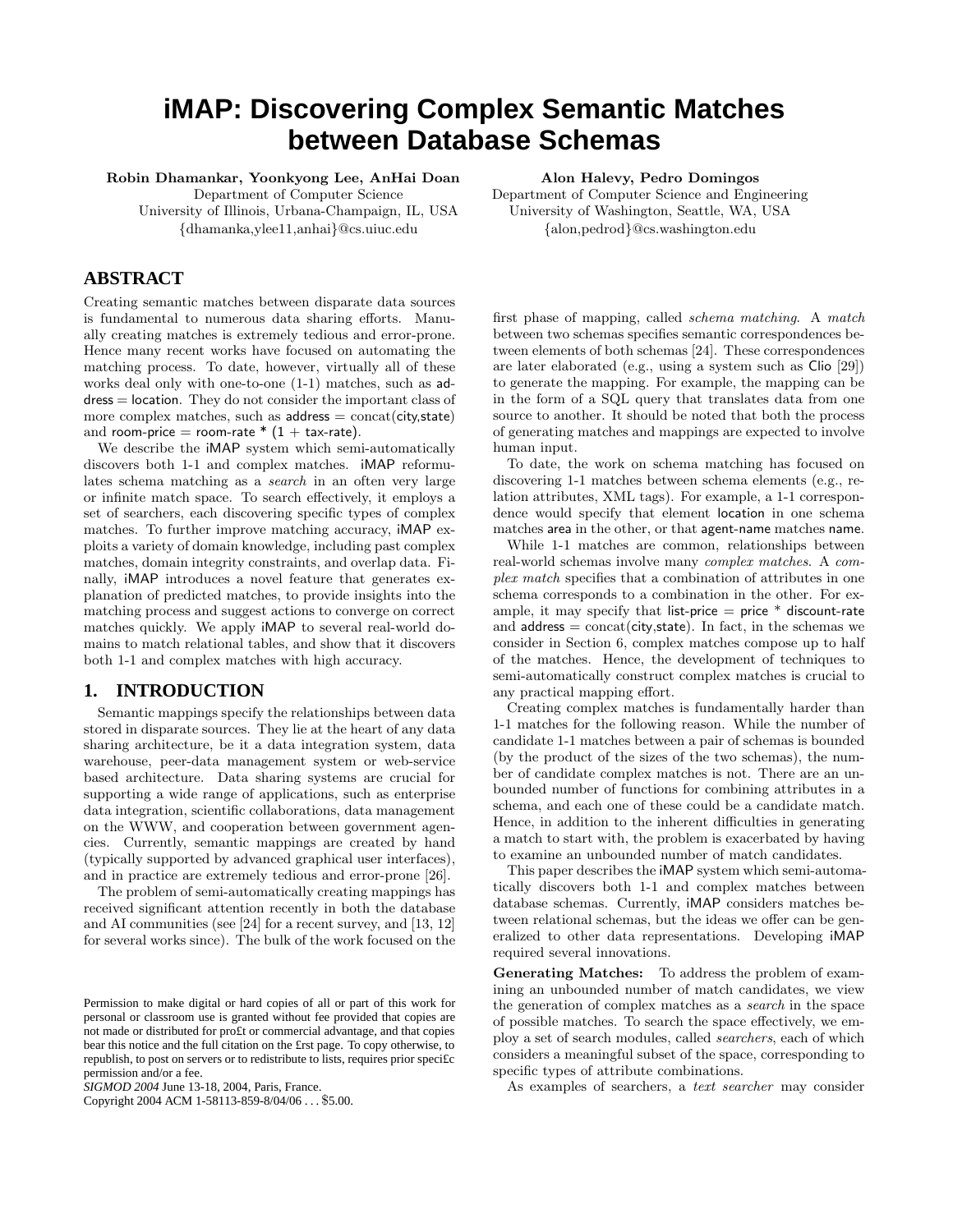only matches that are concatenations of text attributes, while a numeric searcher considers combining attributes with arithmetic expressions. A schema mismatch searcher examines complex matches that involve the data instances of one schema and the schema elements of the other (such complex matches have been observed to be very common in practice [20]). Finally, a date searcher focuses on complex matches that involve date attributes, such as  $\text{date} = \text{concat}(\text{month}, "}/", \text{year}).$ 

We use beam search [25] to control the search through the space of candidate matches. To *evaluate* the quality of each match candidate, we employ a set of techniques, including machine learning, statistics, and heuristic methods. Since the number of match candidates is often infinite, a key challenge in adapting search to the matching context is that we do not know when the best match has been found and thus the search should be terminated. We develop a simple termination criterion based on the diminishing-returns principle and show that it is often very effective in practice.

Given the matches produced by the search modules, iMAP evaluates their quality further, using criteria that are impractical to be employed at the searcher level. For example, a numeric searcher uses mathematical transformations commonly employed in the equation discovery area [27] to quickly generate a ranked list of match candidates. iMAP then re-ranks the candidates, using also the name similarity between the attributes involved in a match. In the final step, iMAP selects the best matches from the re-ranked candidates, taking into account domain knowledge and integrity constraints.

Exploiting Domain Knowledge: Several recent works [9, 8, 16] have noted the benefits of exploiting domain knowledge for schema matching. Intuitively, domain knowledge (e.g., keys) are useful for pruning some candidate matches. We show that in the context of complex matches the potential benefits of using domain knowledge are even greater: not only can domain knowledge be used to evaluate the accuracy of a proposed match, but it can also be used to prune which match candidates are even considered in the search phase.

In addition to exploiting domain knowledge in the form of integrity constraints and knowledge gleaned by learning from previous matches, iMAP exploits two new kinds of domain knowledge. First, if the databases being matched share some tuples, iMAP can utilize this overlap data to discover complex matches. Second, iMAP also exploits external data in the domain. For example, it can mine real estate listings to learn that the number of real estate agents in a specific area is bounded by 50. Now given the match  $agent$ -name  $=$   $concat(first$ -name, last-name), where first-name and last-name belong to the home owner, iMAP can examine the data instances associated with the match to realize that concat(first-name,last-name) yields hundreds of distinct names, and hence is unlikely to match agent-name.

Finally, one of the important aspects of iMAP is that it tries to use domain knowledge as early as possible, in order to prune the consideration of matching candidates.

Explaining Match Predictions: As schema matching systems employ more sophisticated techniques, the reasons for the predictions they make become rather involved. The complexity of the decisions is even more pronounced in the context of complex matches, where the prediction for a complex match may depend on other predictions made for simpler or 1-1 matches.



Figure 1: The schemas of two relational databases on house listing, and the semantic mappings between them.

In iMAP we introduce a new feature that helps a human designer interacting with the system. We show how the system can offer an explanation of a predicted match, and we consider several fundamental types of explanations, such as knowing why a particular match is or is not created, and why a certain match is ranked higher than another.

In summary, this paper makes the following contributions:

- An architecture for semi-automatically discovering complex matches that combines search through a set of candidate matches and methods for evaluating each match in isolation, and a set of matches as a whole.
- Uses of new kinds of domain knowledge (overlap data and mining external data), and applying the knowledge as early as possible in the matching process.
- A mechanism for explaining the decisions made by the matching system.
- The iMAP system which embodies all these innovations, and a set of experiments on real-world schemas that illustrate the effectiveness of the system. Our experiments show that we can correctly match 43-92% of the complex matches in the schemas we considered.

The paper is organized as follows. Section 2 defines the schema matching problem. Sections 3-5 describe the iMAP system. Section 6 presents our experiments and discusses the current system's limitations. Section 7 reviews related work and Section 8 concludes.

## **2. PROBLEM DEFINITION**

We discuss schema matching in terms of relational schemas, but the ideas we offer here carry over to other data representations (e.g., matching XML schemas and DTDs). As a running example, consider the two relational schemas S and T in Figure 1. Both databases store house listings and are managed by two different real-estate companies. The schema of database  $T$ , for example, has one table, **LISTINGS**, whereas database  $S$  stores its data in two tables,  $HOUSES$ and AGENT.

Suppose the two real-estate companies have decided to merge. To cut costs, they eliminate database  $S$  by transferring all house listings from  $S$  to database  $T$ . Such data transfer is not possible without knowing the semantic mappings between the relational schemas of the databases. Below we show some of the mappings for the individual attributes of T, using SQL notation. Together, they specify how to create tuples for T from data in S. In general, a variety of approaches have been used to specify semantic mappings (e.g., SQL, XQuery, GAV, LAV, GLAV [14]).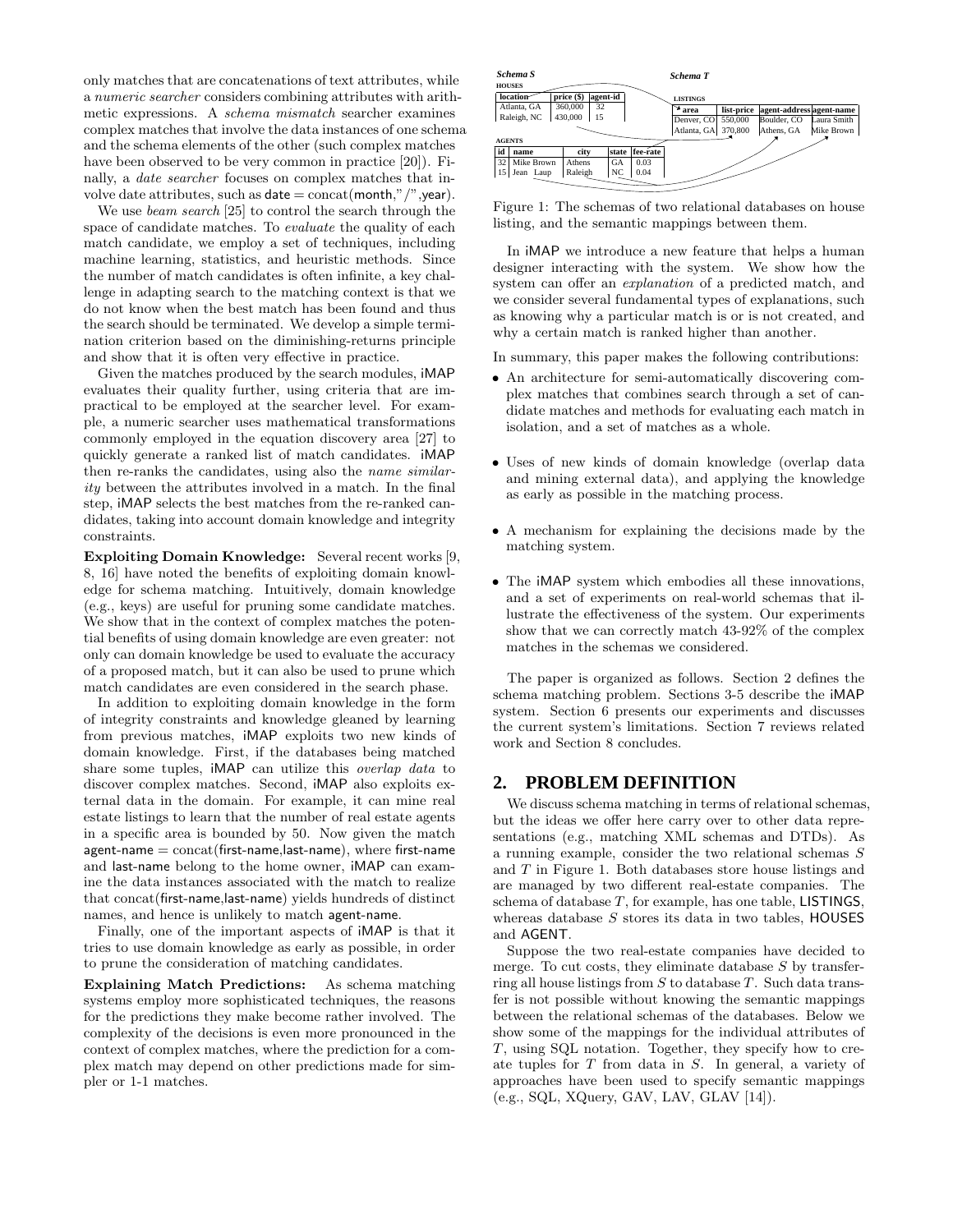

The process of creating mappings typically proceeds in two steps. In the first step, called schema matching, we find matches (a.k.a. correspondences) between elements of the two schemas. In the second step we elaborate the matches to create query expressions (as above) that enable automated data translation or exchange. The majority of the work in the area has considered algorithms for schema matching, with the significant exception of Clio [29], which is a nice example of a system that studies the second step of the process. We note that both steps of schema mapping may involve interaction with a designer. In fact, the goal of a schema mapping system is to provide a design environment where a human can quickly create a mapping between a pair of schemas. The human builds on the system's suggestions where appropriate, and provides the system with feedback to direct it to the appropriate mapping.

There are two kinds of schema matches. The first, and the topic of the vast majority of past works on schema matching, is 1-1 matches. Such matches state that there is a correspondence between a pair of attributes, one in each schema. For example, attribute area in  $T$  corresponds to attribute location in table HOUSES of S.

The second kind, *complex matches*, specify that some combination of attributes in one schema corresponds to a combination in the other. In our example, an instance of agentaddress in  $T$  is obtained by concatenating an instance of city and an instance of state in table AGENTS of schema S.

Complex matches may involve attributes from different tables. For example, list-price is obtained by the following combination of attributes:  $price * (1 + fee - rate)$ . However, in order to obtain the appropriate pair of price and fee-rate, we need to specify that tables HOUSES and AGENTS be joined by  $HOUSES.append-id = AGENTS.id$ . In fact, discovering such join relationships was usually postponed to the second step of schema mapping [29].

In this paper we describe the iMAP system which semiautomatically discovers complex matches for relational data. Initially, our goal was to discover complex matches that involve only attributes in a single table. However, by casting the problem of finding complex matches as search, we are sometimes able to find matches that combine attributes from multiple tables (and suggesting the appropriate join path, see Section 3.1.1). The key challenge that iMAP faces is that the space of possible match candidates is unbounded, corresponding to all the possible ways of combining attributes in expressions.

#### **3. THE IMAP ARCHITECTURE**

In our explanation of iMAP, we assume we are trying to find matches from a source schema (in our case  $S$ ) to a target schema  $(T)$ . In practice, we would typically generate matches in both directions.

The iMAP architecture is shown in Figure 2. It consists of three main modules: match generator, similarity estimator, and match selector. The match generator takes as input two schemas  $S$  and  $T$ . For each attribute  $t$  of  $T$ , it generates a set of match candidates, which can include both 1-1 and complex matches. As we explain below, the generation is guided



Figure 2: The iMAP architecture

by a set of search modules. The similarity estimator then computes for each match candidate a score which indicates the candidate's similarity to attribute  $t$ . Thus, the output of this module is a matrix that stores the similarity score of  $\langle$  target attribute, match candidate $\rangle$  pairs. Finally, the match selector examines the similarity matrix and outputs the best matches for the attributes of T.

During the entire matching process, the above three modules also exploit domain knowledge and data to maximize matching accuracy, and interact with an explanation module to generate explanations for matches. The rest of this section describes the three modules. We discuss the use of domain knowledge in Section 4 and the explanation facility in Section 5.

#### **3.1 Candidate Match Generation**

Given an attribute in the target schema, the match generator must quickly discover a relatively small set of promising candidate matches for the attribute. The key idea underlying the match generator is that it recasts this discovery process as a search through the space of possible match candidates.

The space of match candidates can be extremely large or even infinite, since any expression for combining attributes of the source schema can potentially be a match candidate. Some combinations make sense (e.g., concat(city, state)), and others do not (e.g., (price - agent-id)  $*$  2). The match generator addresses this challenge by employing a set of specialpurpose searchers. A searcher explores a specialized portion of the search space, based on knowledge of particular combination operators and attribute types.

The set of best match candidates is given by the union of the match candidates returned by the specialized searchers. The following example illustrates searchers:

Example 3.1. Consider the text searcher and the numeric searcher. Given a target attribute  $t$ , the text searcher examines the space of all matches that are either attributes or concatenations of attributes in source schema S, to find a small set of matches that best match attribute t. The text searcher accomplishes this by analyzing the textual properties of the attributes of the two schemas. In the case of target attribute agent-address (Figure 1), this searcher may return the following matches, in decreasing order of confidence: concat(city, state), location, concat(name, state).

The numeric searcher exploits the values of numeric attributes to find matches that are arithmetic expressions over the attributes of source schema S. Given target attribute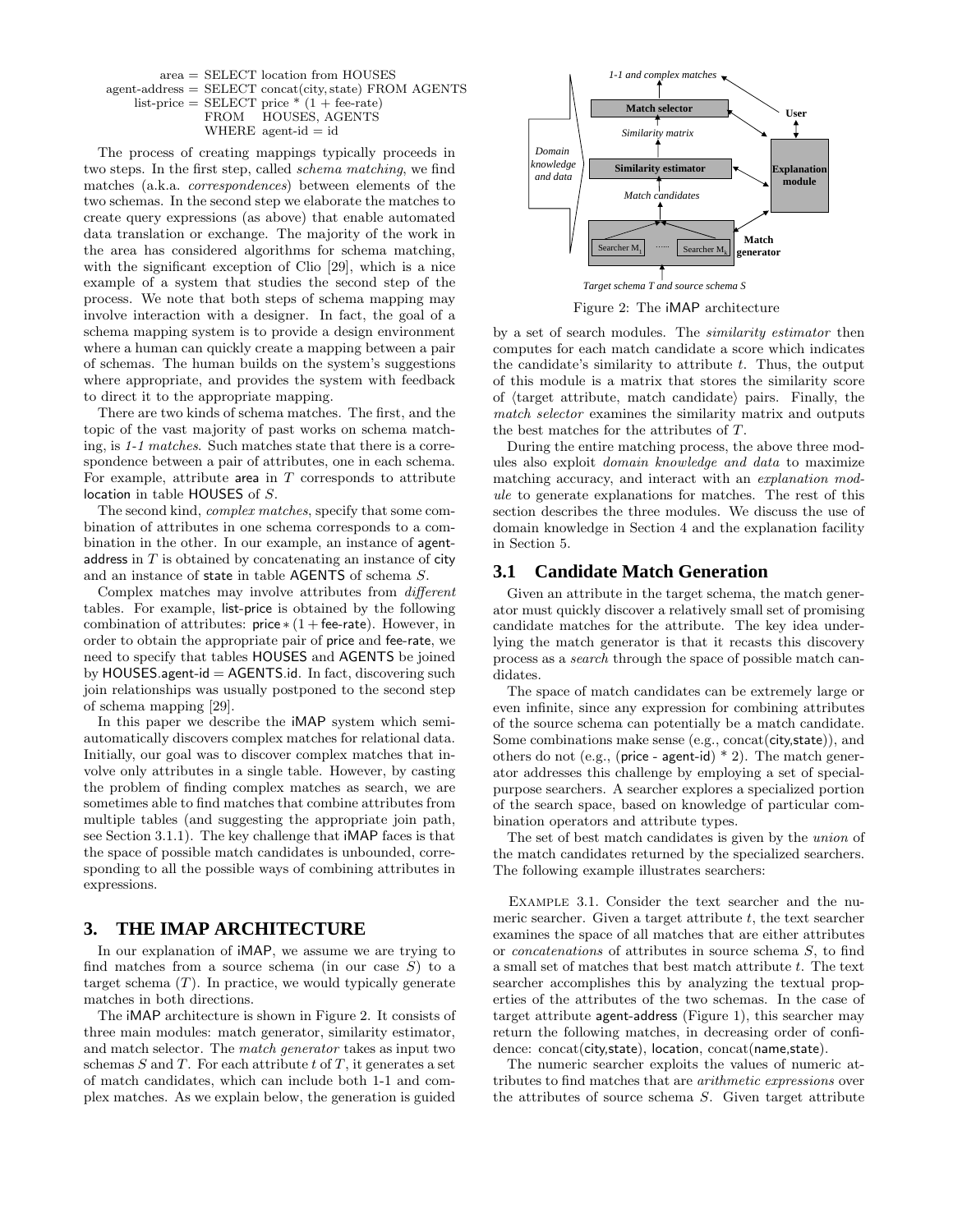list-price in Figure 1, this searcher may return the following matches: price  $*(1 + \text{fee-rate})$ , price, price + agent-id.  $\Box$ 

In general, a searcher is applicable to only certain types of attributes. For example, the text searcher examines the concatenations of attributes, and hence is applicable to only textual ones. Except for data-type information that is available in the schema, this searcher employs a set of heuristics to decide if an attribute is textual. The heuristics examine the ratio between the number of numeric and non-numeric characters, and the average number of words per data value. As another example, the numeric searcher examines arithmetic expressions of attributes, and hence is applicable to only numeric attributes.

There are two main benefits to using multiple searchers in iMAP. First, the searchers enable considering a small and meaningful part of the space of candidate matches. Second, the system is easily extensible with additional searchers. For example, if we later develop a specialized searcher that finds complex matches for address attributes, then we can just plug the searcher into the system. In addition, particular domains are likely to benefit from specialized searchers for the domain.

#### *3.1.1 The Internals of a Searcher*

Applying search to candidate generation requires addressing three issues: search strategy, evaluation of candidate matches, and termination condition.

Search Strategy: Even the specialized search space of a searcher, such as the space of concatenations of the text searcher, could still be very large or even unbounded. Hence, we face the challenge of efficiently searching such spaces. In iMAP we propose to address this problem using a standard search technique called beam search [25]. The basic idea behind beam search is that it uses a *scoring function* to evaluate each match candidate, then at each level of the search tree, it keeps only  $k$  highest-scoring match candidates, where  $k$  is a pre-specified number. This way, the searcher can conduct a very efficient search in any type of search space.

Match Evaluation: To conduct beam search, given a match candidate such as concat (city, state), we must assign to it a score which approximates the semantic distance between it and the target attribute (say agent-address). In iMAP, we use a range of techniques, including machine learning, statistics, and heuristics, to compute such candidate scores (see Section 3.1.2 on implemented searchers).

For example, to use learning techniques, we build a classifier for target attribute agent-address using the data in target schema  $T$ , then apply it to classify candidate match concat(city,state). The classifier returns a confidence value which we can assign to be the candidate match's score.

Termination Condition: Since the search space can be unbounded, we need a criterion for deciding when to stop the search. Our criterion is based on terminating when we start seeing *diminishing returns* from our search. Specifically, in the ith iteration of the beam search algorithm, we keep track of the highest score of any candidate matches (that have been seen up to that point), denoted by  $Max_i$ . Then if the difference in the values of  $Max_i$  and  $Max_{i+1}$  (i.e., two consecutive iterations) is less than a pre-specified threshold  $\delta$ , we stop the search and return the k highest-scoring match candidates as the most promising match candidates.

The following example illustrates the text searcher in more

detail.

Example 3.2. Given a target attribute such as agentaddress, the text searcher begins by considering all 1-1 matches, such as agent-address  $=$  location, agent-address  $=$  price, and so on (see Figure 1).

The text searcher then computes a score for each of the above matches. Consider the match agent-address = location. The searcher assembles a set of training examples for agentaddress: a data instance in target schema  $T$  is labeled "positive" if it belongs to agent-address and "negative" otherwise. Next, the searcher trains a Naive Bayes text classifier [10] on the training examples to learn a model for agent-address. The data instances are treated as text fragments in this training process. The searcher then applies the trained Naive Bayes text classifier to each data instance of attribute location (in source schema  $S$ ) to obtain an estimate of the probability that that data instance belongs to agent-address. Finally, the searcher returns the average of the instance probabilities as the desired score.

After computing the scores for the 1-1 matches, the text searcher begins a beam search. It picks the  $k$  highest-scoring 1-1 matches, then generates new matches by concatenating each of the k matches with each attribute in S. For example, if agent-address  $=$  city is picked, then agent-address  $=$  $concat(city, state)$  is generated as a new match. The searcher then computes the scores of the new matches as described above. In general, the score of match  $t = f(s_1, \ldots, s_n)$  is computed by comparing the column corresponding to t and the "composite column" corresponding to  $f(s_1, \ldots, s_n)$ , and the comparison is carried out using the Naive Bayes text classifier. The searcher then picks the k best matches among all matches it has seen so far, and the process repeats until the diminishing-returns condition sets in, as described earlier.  $\square$ 

Handling Join Paths: Recall from Section 2 that a complex match can involve join paths. In our example, for the match list-price = price  $*(1 + \text{fee-rate})$ , we need to discover that price and fee-rate should be joined via HOUSES.agent-id  $=$  AGENTS.id.

We can find join paths for complex matches as follows. First, for each set of tables in  $S$ , iMAP finds all possible join paths that can relate the tables. Note that the set of reasonable join paths for any group of tables is typically small, and can be discovered using a variety of techniques, including analyzing joins in queries that have been posed over the schemas and examining the data associated with the schemas [5]. The user can also suggest additional join paths for consideration.

Once iMAP has identified a small set of join paths per each group of tables, it modifies the search process to take the join paths into consideration. Consider the text searcher. Suppose it is in the process of generating new candidate matches. The current match is  $t = concat(a, b)$ , where a and  $b$  are attributes of table  $X$  in schema  $S$ . Now suppose the searcher is considering attribute c of table  $Y$  (also of  $S$ ). Suppose  $\mathsf{IMAP}$  has determined that tables X and Y can join via paths  $j_1$  and  $j_2$ . Then the text searcher would create two candidate matches:  $concat(a, b, c)$  with  $a, b, c$  relating via  $j_1$ , and  $concat(a, b, c)$  with  $a, b, c$  relating via  $j_2$ . When materialized, each of the above two matches will likely form a different column of values, due to using different join paths.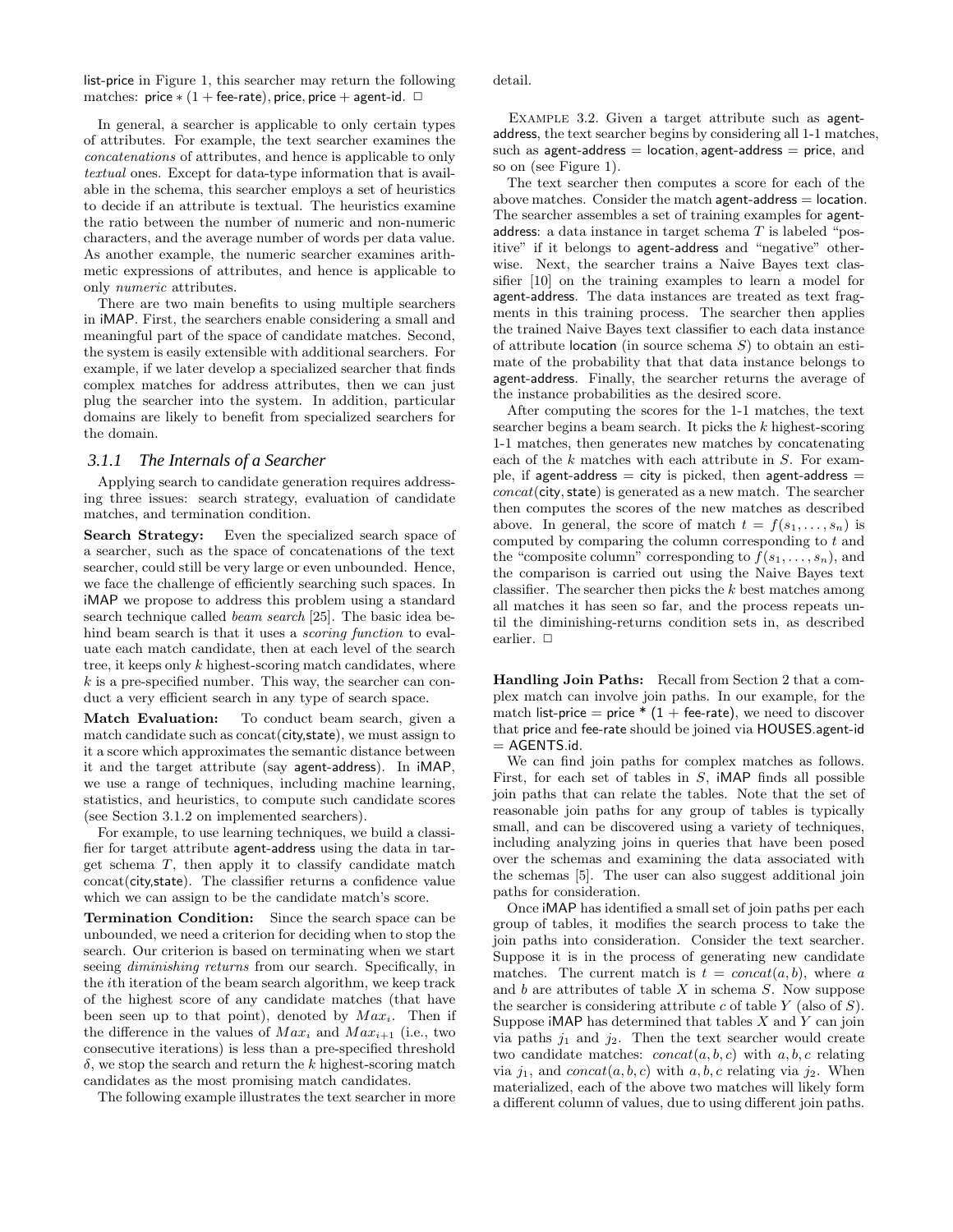| <b>Searcher</b>                                                                                                                    | <b>Space of candidates</b>                     | <b>Examples</b>                                    | <b>Evaluation Technique</b>     |  |  |
|------------------------------------------------------------------------------------------------------------------------------------|------------------------------------------------|----------------------------------------------------|---------------------------------|--|--|
| Text                                                                                                                               | Text attributes at the source schema           | $name = concat(first-name, last-name)$             | Naïve Bayes and beam search     |  |  |
| Numeric                                                                                                                            | User supplied matches or past complex matches  | list-price = price $*(1+tax-rate)$                 | Binning and KL divergence       |  |  |
| Category                                                                                                                           | Attributes with less than t distinct values    | $product\text{-categories} = product\text{-types}$ | KL divergence                   |  |  |
| Schema mismatch                                                                                                                    | Source attribute containing target schema info | $fireplace = 1$ if house-desc has "fireplace"      | KL divergence                   |  |  |
| Unit conversion                                                                                                                    | Physical quantity attributes                   | weight- $kg = 2.2$ <sup>*</sup> net-weight-pounds  | Properties of the distributions |  |  |
| Date                                                                                                                               | Columns recognized as ontology nodes           | birth-date = $b$ -day / $b$ -month / $b$ -year     | Mapping into an ontology        |  |  |
| Overlap numeric                                                                                                                    | Specified by a context free grammar            | interest-earned = balance * interest-rate          | Equation discovery (LAGRAMGE)   |  |  |
| Overlap version of the text, category, schema mismatch and unit conversion searchers (see Section 4 "Exploiting Domain Knowledge") |                                                |                                                    |                                 |  |  |

Table 1: Implemented searchers in iMAP.

## *3.1.2 Implemented Searchers*

Table 1 characterizes the searchers currently implemented in iMAP. The searchers cover a variety of complex match types (text, numeric, category, etc.). They employ diverse techniques to evaluate match candidates, and can exploit several forms of domain knowledge, such as domain constraints and overlap data. In what follows we describe the searchers that do not exploit overlap data. The rest will be described in Section 4. We do not discuss the text searcher any further.

Numeric Searcher: This searcher finds the best match for a target attribute judged to be numeric, such as lot-area. Building it raises the problem of how to compute the similarity score of a complex match, such as lot-dimension1 \* lot-dimension2. We address this problem by considering the similarity between two *value distributions*: those of the values observed in column lot-area, and the values of the "composite column" created by "materializing" lot-dimension1 \* lot-dimension2. We compute the similarity of value distributions using the Kullback-Leibler divergence measure [4, 18] (which has previously been used in other contexts, such as statistical natural language processing [18]).

The second problem we face is the type of matches the numeric searcher should examine. The searcher cannot consider an arbitrary space of matches, because this will likely lead it to overfit the data and find an incorrect match. Hence, we limit the numeric searcher to consider only a restricted space of common matches, such as those that add, subtract, multiply, or divide two columns. In Section 4 we discuss how the numeric searcher can exploit past complex matches or overlap data to find much more expressive matches, such as price  $*$  quantity  $*(1 + \text{fe--rate}).$ 

Category Searcher: This searcher finds "conversion" mappings between categorical attributes, such as waterfront  $=$  $f(\text{near-water})$ , where  $f("yes") = 1$  (i.e., a data instance "yes" of near-water is converted into an instance "1" of waterfront) and  $f("no") = 0$ . Given a target attribute t, the searcher determines if  $t$  is categorical, by counting the number of distinct values of  $t$ , and verifying that this number is below a threshold (currently set at 10). Next, it looks for category attributes on the source schema side, using the same technique. The searcher then discards the category source attributes whose number of distinct values are not the same as that of  $t$ , or whose similarity to  $t$  is low (where similarity is computed using the Kullback-Leibler measure on the two value distributions).

Let the remaining category source attributes be  $s_1, \ldots, s_n$ . Then for each  $s_i$  the searcher attempts to find a conversion function  $f_i$  that transforms the values of  $s_i$  to those of t. Currently, the function  $f_i$  that the searcher produces maps the value with the highest probability in the distribution of  $s_i$  to that in the distribution of t, then the value with the second highest probability in the distribution of  $s_i$  to that in the distribution of  $t$ , and so on. The searcher then produces as output attributes  $s_1, \ldots, s_p$  together with the conversion functions  $f_1, \ldots, f_p$ .

Schema Mismatch Searcher: Schema-mismatch matches relate the data of a schema with the schema of the other. In the current iMAP implementation we focus on a particular type: a binary target attribute matches the data in a source attribute. For example, if a data instance of source attribute house-description contains (does not contain) the term "fireplace", then the corresponding instance of target attribute fireplace is "yes" ("no"). This schema-mismatch type occurs very frequently in practice (e.g., product description, course listing). The fundamental reason is that often one schema chooses to mention a particular property (e.g., fireplace, zoom capability, hard copy edition) of an entity in the data, but another schema chooses to create an attribute modeling that property.

Given a target attribute  $t$ , this searcher determines if  $t$  is a binary category attribute (using the same technique as in the category searcher). Next, it searches for the presence of the name of  $t$  in the data instances of source attributes. If this name appears at least  $p$  times (currently set at 5) in the data of s, then there may exist a schema mismatch between t and s. The searcher then transforms s into a category attribute  $s'$ , such that each data instance of  $s$  is transformed into "1" if it contains the name of  $t$ , and 0 otherwise. Next, the searcher creates a conversion function  $f$  that transforms data values of  $s'$  into those of  $t$  (similar to how it is done in the category searcher).

Unit Conversion Searcher: This searcher finds matches such as weight  $= 2.2$  \* net-weight, a conversion between two different types of unit (pounds and kilogram in this case). It first determines physical-quantity attributes, by looking for the presence of certain tokens (e.g., "hours", "kg", "\$", etc.) in the name and data of the attributes. The searcher then finds the best conversion from a set of conversion functions between commonly used units.

Date Searcher: This searcher finds complex matches for date attributes, using a set of terms in a simple ontology that captures date entities (e.g., day, month, year, week) and relationships among them (e.g., concatenation, generalization, specialization, subset). Suppose the searcher matches target attribute birth-date to ontology concept DATE, and source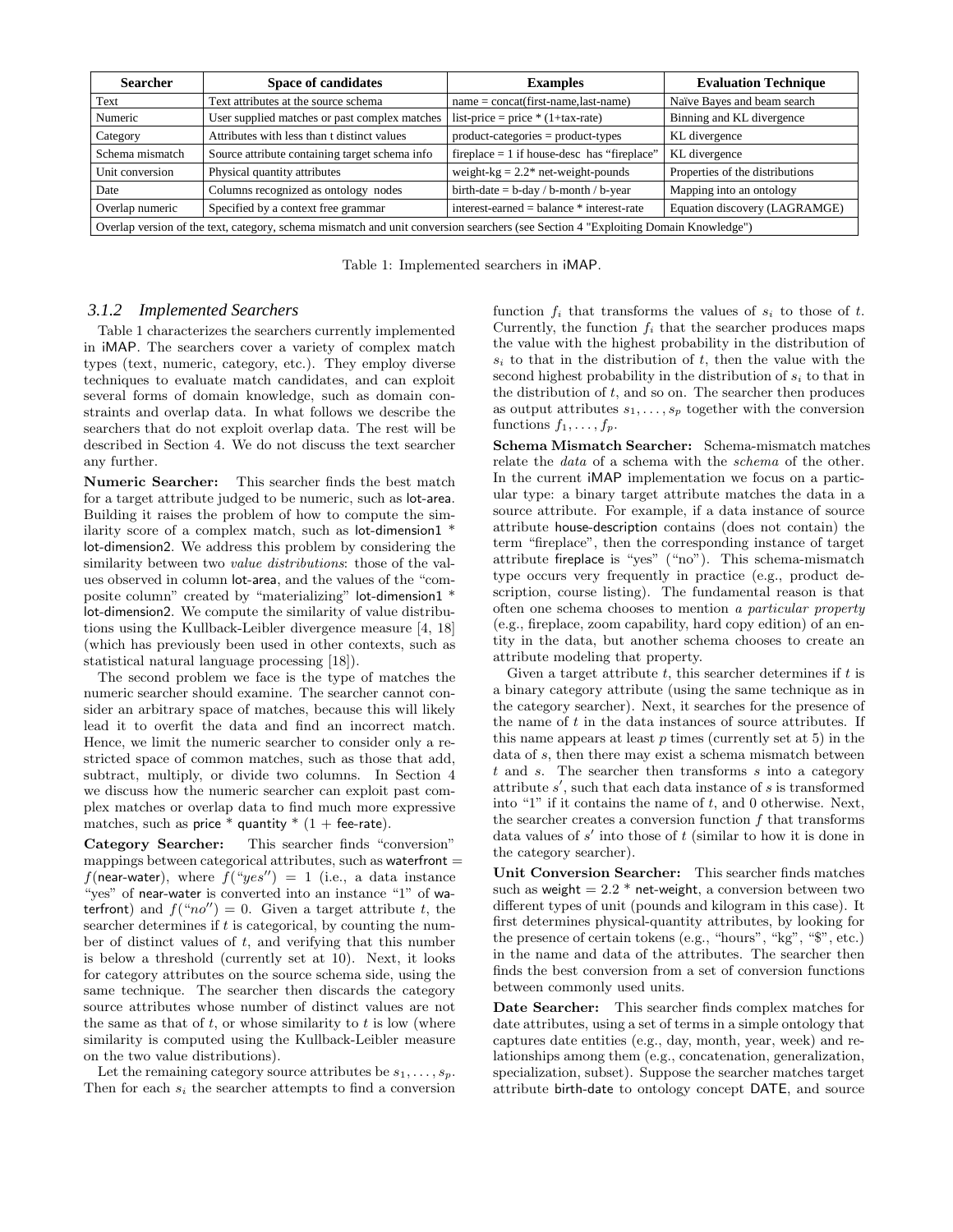attributes bday, bmonth, and byear to ontology concepts DAY, MONTH, and YEAR, respectively. Suppose from the ontology we know that DATE is composed of DAY, MONTH, and YEAR, then we can infer that birth-date  $=$  concat(bday, bmonth, byear).

#### **3.2 The Similarity Estimator**

For each target attribute  $t$ , the searchers suggest a relatively small set of promising match candidates. However, the scores assigned to each of the candidate matches is based only on a single type of information. For example, the text searcher considers only word frequencies via the Naive Bayes learner. Consequently, the accuracy reported by the searchers may not be very accurate.

The task of the similarity estimator is then to further evaluate these candidates, and assign to each of them a final score that measures the similarity between the candidate and  $t$ . In doing so, the similarity estimator tries to exploit additional types of information to compute a more accurate score for each match. To this end, it employs multiple evaluator modules, each of which exploits a specific type of information to suggest a score, and then combines the suggested scores into a final one. It is important to note that such an exhaustive evaluation would be prohibitively expensive to perform during the search phase.

Prior work suggests many evaluator modules, which exploit learning [9, 1, 11, 15], statistical [13], linguistic and heuristic [8, 3, 21] techniques. The modules can be employed at this stage of iMAP. Currently, iMAP uses two modules:

- a name-based evaluator, which computes a score for a match candidate based on the similarity of its name to the name of the target attribute. The name of a match candidate is the concatenation of the names of the attributes appearing in that candidate, together with the names of the tables that contain the attributes.
- a Naive Bayes evaluator, which is the Naive Bayes classifier described earlier in Example 3.2.

These evaluators are similar to corresponding learner modules in [9], and are described in detail in [6].

#### **3.3 The Match Selector**

Once the similarity estimator has revised the score of the suggested matches of all target attributes, conceivably, the best global match assignment could simply be the one where each target attribute is assigned the match with the highest score. However, this match assignment may not be acceptable in the sense that it may violate certain domain integrity constraints. For example, it may map two source attributes to target attribute list-price, thus violating the constraint that a house has only one price.

The task of the match selector is to search for the best global match assignment that satisfies a given set of domain constraints. The match selector is similar in spirit to the constraint handler module described in [9], but extended to handle complex matches in addition to 1-1 matches (see [6]).

A particularly interesting extension that we have developed allows the match selector to "clean up" complex matches using domain constraints. For example, in our experiments the overlap numeric searcher (described in the next section) frequently suggested matches such as  $lot-area =$ 

 $(\text{lot-sq-feet}/43560) + 1.3e-15 * \text{baths}$ . If the selector knows

that source attribute baths maps to target attribute numbaths, and that lot area and the number of baths are semantically unrelated and hence typically do not appear in the same formula, then it can drop the terms involving baths (provided that the value of the term is very small), thus transforming the above match into the correct one.

## **4. EXPLOITING DOMAIN KNOWLEDGE**

As we experimented with iMAP, we soon realized that exploiting domain knowledge can greatly improve the accuracy of complex matching. Indeed, past work (e.g., [9, 8, 16]) has noted the benefits of exploiting such knowledge in the context of 1-1 matching. There, the knowledge helps in evaluating matches and pruning unlikely matches. In the context of complex matching, however, exploiting domain knowledge brings even greater benefits, because it can also help to direct the search process and prune meaningless candidates early, avoiding costly evaluation. We now describe the use of domain knowledge in iMAP.

iMAP innovates in its use of domain knowledge in two ways. The first is the types of knowledge that it uses. Prior work on 1-1 matching has exploited domain constraints and past matches [9, 8, 16]. Here, in addition to these types of knowledge, iMAP also exploits overlap data between the databases and external data in the domain. Second, iMAP innovates in how to use domain knowledge. Specifically, iMAP uses domain knowledge at all levels of the system. In fact, (in the same spirit as pushing selections in query execution plans) we try to push the relevant domain knowledge to as early a point as possible in the match generation.

We now illustrate the above points by discussing how we exploit each particular type of domain knowledge.

Domain Constraints: Such constraints are either present in the schemas, or are provided by the domain experts or the user. In Section 6 we show that even with just a few constraints iMAP can greatly improve matching accuracy.

Given a particular domain constraint, iMAP decides which system component should exploit it, trying to use it as early as possible. There are three cases:

- The constraint implies that two attributes of schema  $S$  are unrelated, such as "name and beds are unrelated", meaning that they cannot appear in the same match formula. Any searcher can use this constraint to never generate any match candidate that combines name and beds.
- The constraint involves a *single* attribute of  $T$ , such as "the average value of num-rooms does not exceed 10". Any searcher can use this constraint to evaluate a match candidate for target attribute num-rooms. However, if the constraint is too expensive to be checked (e.g., when the searcher evaluates a very large number of match candidates), then it may have to be moved to the similarity estimator level, where the number of match candidates that it must be verified on will be far less than that at the searcher level.
- The constraint relates *multiple* attributes of  $T$ , such as "lot-area and num-baths are unrelated". This constraint can only be exploited at the match selector level, as described earlier in Section 3.3, because the previous levels consider each attribute of schema T in isolation.

Past Complex Matches: When mapping tasks are repetitive or done in closely related domains, we may often have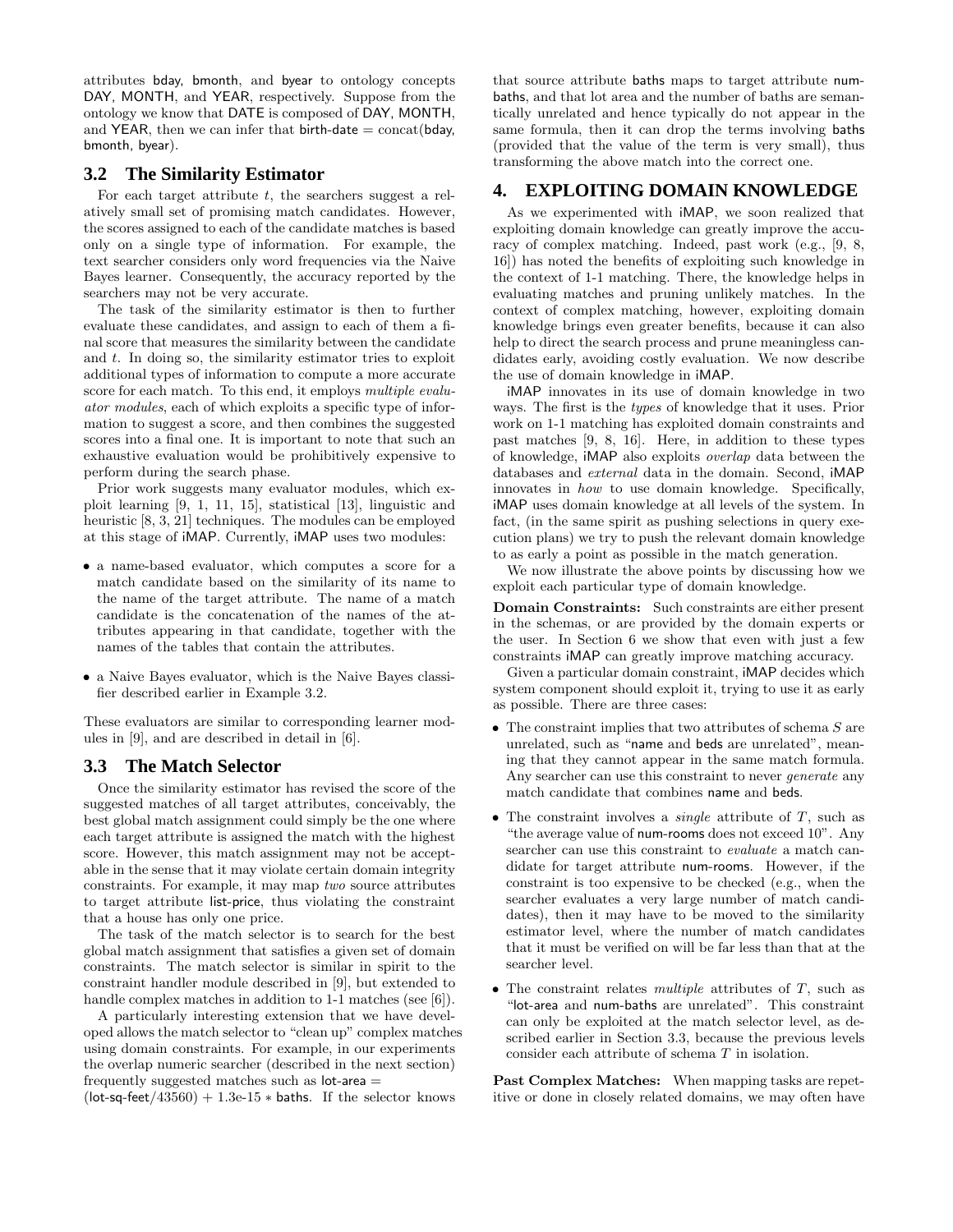examples of past matches. For example, in data integration settings, we map many sources into a single mediated schema [14, 9]. In enterprise data management we often find that we are mapping the same or similar schemas (and different versions thereof) repeatedly. iMAP currently extracts the expression template of these matches and uses those templates to guide the search process in the numeric searcher described in Section 3.1.2. For example, given the past match price =  $pr * (1 + 0.06)$ , it will extract the template VARIABLE  $*(1 + \text{CONSTANT})$  and asks the numeric searcher to look for matches of that template.

Overlap Data: There are many practical mapping scenarios where the source and target databases share some data (e.g., when two sources describe the same company's data or when two databases are views created from the same underlying database). Clearly, in such "overlap" cases the shared data can provide valuable information for the mapping process (as shown in [23]). Hence, we developed searchers to exploit such data. In what follows, we describe how searchers can incorporate overlap data.

Overlap Text Searcher: In the "overlap" case we can use this module instead of the text searcher in Example 3.2, to obtain improved matching accuracy. The module applies the text searcher to obtain an initial set of mappings. It then uses the overlap data to re-evaluate the mappings: the new score of each mapping is the fraction of the overlap data entities for which the mapping is correct. For example, suppose we know that databases  $S$  and  $T$  share a house listing ("Atlanta, GA,..."). Then, when re-evaluated, mapping agent-address  $=$  location receives score 0 because it is not correct for the shared house listing, whereas mapping agent-address =  $concat(city, state)$  receives score 1.

Overlap Numeric Searcher: In the "overlap" cases, this searcher can be used instead of the numeric searcher of Section 3.1.2. For each numeric attribute  $t$  of schema  $T$ , this module finds the best arithmetic expression matches over numeric attributes of schema S. Suppose that the overlap data contains ten entities (e.g., house listings) and that the numeric attributes of S are  $s_1, s_2, s_3$ . Then for each entity the searcher assembles a numeric tuple that consists of the values of  $t$  and  $s_1, s_2, s_3$  for that entity. Next, it applies an equation discovery system to the ten assembled numeric tuples in order to find the best arithmetic-expression match for attribute t. We use the recently developed LAGRAMGE equation discovery system [27]. This system uses a contextfree grammar to define the search space of matches. As a result, this searcher can incorporate domain knowledge on numeric relationships in order to efficiently find the right numeric match. LAGRAMGE conducts a beam search in the space of arithmetic matches. It uses the numeric tuples and the sum-of-squared-errors formula (commonly used in equation discovery) to compute match scores.

Overlap Category & Schema Mismatch Searchers: Similar to the overlap text searcher, these searchers use their nonoverlap counterparts to find an initial set of matches, then re-evaluate the matches using the overlap data.

External Data: Finally, another source of domain data is in sources external to the databases being matched. In principle, we can use external sources to mine properties of attributes (and their data values) that may be useful in schema matching. In fact, the mining can be completely decoupled from the matching system. In iMAP, given a target

attribute (e.g., agent-name) and a feature that can be potentially useful in schema matching (e.g., number of distinct agent names), we mine external data (currently supplied by the domain experts) to learn a value distribution of the feature, then apply the learned distribution in evaluating match candidates for that target attribute.

#### **5. GENERATING EXPLANATIONS**

As described earlier, the goal of a schema mapping system is to provide a design environment where a human user can quickly generate a mapping between a pair of schemas. In doing so, the user will inspect the matches predicted by the system, modify them manually and provide the system feedback. As mapping systems rely on more complex algorithms, there is a need for the system to explain to the user the nature of the predictions being made. Explanations can greatly help users gain insights into the matching process and take actions to converge on the correct matches quickly.

In iMAP we offer a novel explanation facility. We begin with an example that illustrates a possible scenario.

Example 5.1. Suppose in matching real-estate schemas, for attribute list-price iMAP produces the ranked matches in decreasing order of confidence score:

```
list-price = price
list-price = price * (1 + monthly-fee-rate)
```
The user is uncertain which of the two is the correct match, and hence asks iMAP to explain the above ranking.

iMAP can explain as follows. Both matches were generated by the overlap numeric searcher, and that searcher ranked the match list-price = price  $*(1 + \text{monthly-fee-rate})$ higher than list-price = price. The similarity estimator also agreed on that ranking.

However, the match selector cannot rank list-price  $=$  price  $*(1 + \text{monthly-free-rate})$  first because (a) it has accepted the match month-posted = monthly-fee-rate and (b) there is a domain constraint which states that the matches for monthposted and price do not share common attributes. Hence, the match selector must accept the match list-price  $=$  price, and in essence flipped the ranking between the two matches.

When asked to explain the match month-posted  $=$  monthlyfee-rate, which seems incorrect to the user, iMAP explains that the match is created because the date searcher has examined the data instances of source attribute monthly-feerate and concludes that it is a type of date.

At this point, the user examines monthly-fee-rate and tells iMAP that it is definitely not a type of date. iMAP responds by retracting the assumption made by the date searcher, and revising its match candidate ranking, to produce listprice = price  $*(1 + \text{monthly-fee-rate})$  as the top match. The user accepts this match with more confidence now that an explanation for the ranking exists.  $\Box$ 

We now explain the explanation facility in *iMAP*. We begin by describing the kinds of questions a user may want to ask of an explanation facility.

## **5.1 Types of User Questions**

In principle, there are many question variations that a user may want to ask a matching system. In iMAP, we identified three main questions that are at the core of the rest: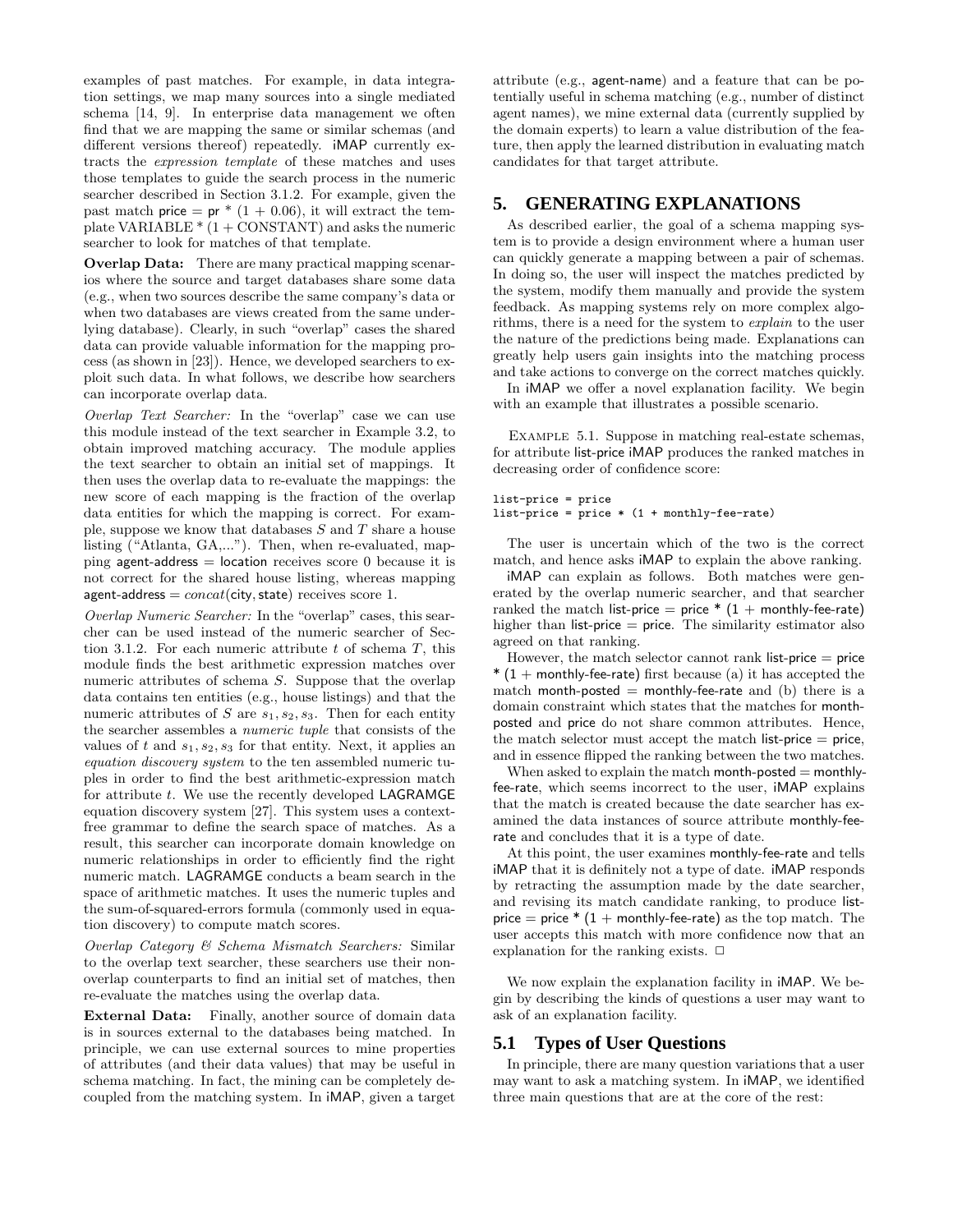

Figure 3: A sample fragment of the dependency graph as generated by iMAP.

1. Explain existing match: "why a certain match X is present in the output of iMAP?". An example is asking why the match month-posted  $=$  monthly-fee-rate is present in Example 5.1. In essence, the user wants to know how it was created and survived the evaluation and selection process, which components are most instrumental in getting the match to where it is in the output, and what important assumptions were made while generating it.

2. Explain absent match: Conversely, "why a certain match Y is not present in the iMAP's output".

3. Explain match ranking: "why match X is ranked higher than match Y in the output of iMAP".

In fact, it is interesting to note that as we were developing iMAP and experimenting with it, we were asking the same questions.

One of our important design considerations is that we can ask the above questions from each component of iMAP (searchers, evaluator modules in the similarity estimator, and match selector). This greatly simplifies the construction of the explanation module, since questions can be reformulated recursively to the underlying components.

### **5.2 The Explanation Module**

The key data structure underlying the explanation module of iMAP is the dependency graph, which is constructed during the matching process. The dependency graph records the flow of matches, data, and assumptions into and out of system components. The nodes of the graph are: schema attributes, assumptions made by system components, candidate matches, and pieces of domain knowledge such as domain constraints.

Two nodes in the graph are connected by a directed edge if one of them is the successor of the other in the decision process. The label of the edge is the system component that was responsible for the decision.

Figure 3 shows a dependency graph fragment that records the creation and flow of match month-posted  $=$  monthlyfee-rate. A preprocessor finds that both month-posted and monthly-fee-rate have values between 1 and 12 and hence makes the assumptions that they represent months. The date searcher consumes these assumptions and generates month-posted  $=$  monthly-fee-rate as a match candidate.

This candidate is then scored by the name-based evaluator and the Naive Bayes evaluator. The scores are combined by a combination module to produce a single score. The match selector acts upon the several mapping candidates generated to produce the final list of mappings. Here for the target attribute list-price the selector reduces the rank of the mapping candidate price  $*(1+$  monthly-fee-rate) since it discovers that monthly-fee-rate maps to month-posted.

The dependency graph is constructed as the system is run. Each of the components contributes nodes and edges during the execution of the system. At the end of the execution when the system has generated the matches the dependency graph is already in place.

Generating Explanations: We now briefly describe how iMAP generates explanations for the three types of predefined queries that have been described in Section 5.1. In each case, the system synthesizes an explanation in English for the user.

To answer the question "why match X is present", iMAP selects the slice of dependency graph that records the creation and processing of match X. For example, the slice for month-posted  $=$  monthly-fee-rate is the portion of the graph where the nodes participated in the process of creating that match.

To answer the question "why match X is ranked higher than match Y", the system compares the two slices of the dependency graph corresponding to X and Y. In comparing the slices, it focuses on places where the ranking is flipped and asks the relevant system component to explain why that component flips the ranking.

To answer the question "why match X is not present", iMAP first examines the dependency graph to see if match X has been generated at all. If it has, then iMAP finds out where it has been eliminated, and asks the involved system component to explain why it eliminated X.

If match X has not been generated, then iMAP asks the searchers to see if any of them is capable of generating X. Suppose a searcher  $S$  indicates that it can generate  $X$  (but did not), then  $\mathsf{iMAP}$  asks  $S$  for an explanation of why it did not generate X. These explanations are processed and then presented to the user. A more elaborate description of how iMAP generates explanations can be found in [6].

**Performance:** Since each searcher produces only  $k$  top matches where  $k$  is the width of a beam search and hence is small, and since matching in iMAP goes through only three stages (searchers, similarity estimator, selector), it is easy to show that the dependency graph is relatively small. Hence, maintaining a dependency graph and traversing it to generate explanations incur negligible time and storage cost. We must exercise care, however, to make sure that each iMAP component can generate its explanations efficiently, in order to efficiently obtain the global explanations.

## **6. EMPIRICAL EVALUATION**

We have evaluated iMAP on four real-world domains. Our goals were to evaluate the matching accuracy of iMAP, to measure the relative contributions of domain knowledge, and to examine the usefulness of match explanations.

Domains and Data Sources: Table 2 describes the four real-world domains. Real Estate lists houses for sale. Inventory describes product inventories of a grocery business. Cricket describes cricket players, and Financial Wizard stores financial data of clients.

Obtaining data for schema matching experiments remains a challenge (though several benchmarks are currently being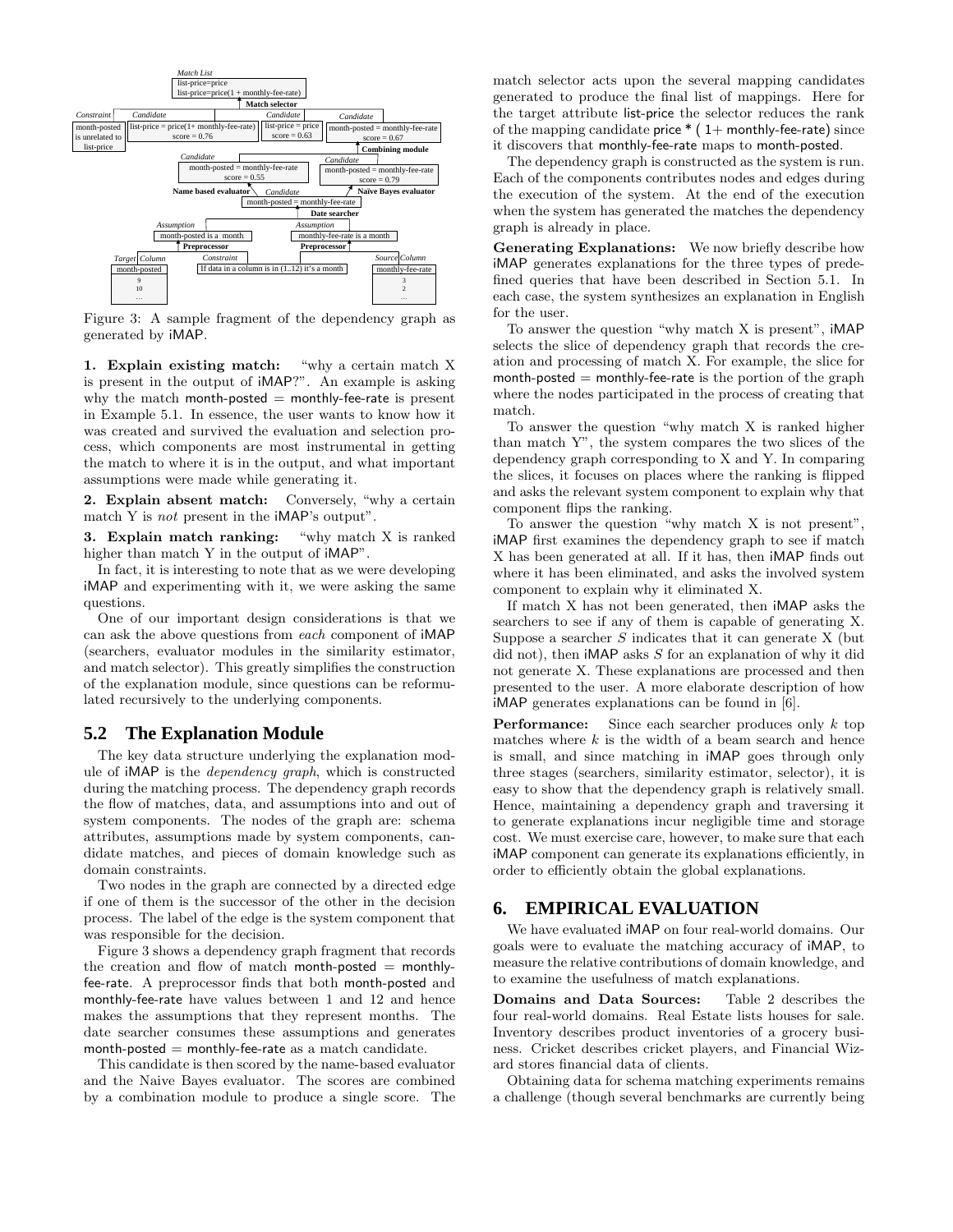| <b>Domains</b>      | <b>Source</b><br>schema                    |    | <b>Target</b><br>schema | # of $1-1$ | # of complex matches |                                  |   |                |                    |      |          |
|---------------------|--------------------------------------------|----|-------------------------|------------|----------------------|----------------------------------|---|----------------|--------------------|------|----------|
|                     | $#$ attributes<br># attributes<br># tables |    | matches                 | Total      |                      | Text   Numeric   Unit   Category |   |                | Schema<br>Mismatch | Date |          |
| Real estate         | $\overline{c}$                             | 32 | 19                      |            | 12                   | 5                                | 3 | $\theta$       | 3                  |      | $\Omega$ |
| Inventory           | $\overline{c}$                             | 44 | 38                      | 27         | 11                   | $\overline{4}$                   | 4 | $\theta$       | 3                  | 0    | $\Omega$ |
| Cricket             | 3                                          | 38 | 42                      | 22         | 20                   | $\overline{c}$                   | 6 | $\overline{2}$ | $\overline{c}$     | 3    | 5        |
| Financial<br>wizard | 4                                          | 41 | 22                      | 8          | 14                   | 3                                | 5 | 0              | 5                  | 0    |          |

Table 2: Real-world domains for our experiments.

considered or built). In our work, we began by obtaining two independently developed databases for the Cricket domain (from cricinfo.com and cricketbase.com in December 2002), and used them as the source and target databases.

For the other three domains, we obtained one real-world database for each domain. The databases came from the Internet, the sample databases of Microsoft Access 97, the students in a large undergraduate database class, and from volunteers (who spent time populating the Financial Wizard database). The numbers of tables and attributes in each database are shown under the headline "Source Schema" of Table 2. Next, for each database S we asked volunteers to create a target schema T. We asked the volunteers to examine and create complex matches between T and S.

The target schemas T are described in Table 2. The table shows the number of attributes of  $T$  (under "Target") Schema"), the number of 1-1 matches (between  $T$  and  $S$ ), and then the number of complex matches, broken down into different types. Below are a few examples of such matches:

```
name = CONCAT(first_name, last_name)
test_economy_rate = 6 * t_runs_given / t_balls
ODI_overs = 0.1667 * o_ballsMarital_status = f(person_marital_stats)
         Single=f(SIN) Married=f(MAR) Divorced=f(DIV)
fireplace = 1 if house_description contains fireplace
ODI_debut = (o_debut_day-o_debut_month-o_debut_year)
```
In the final step, we populated the schemas with data, using the database obtained for each domain. As discussed in Section 4, both the "overlap" and "disjoint" scenarios where the source and target databases do and do not share data occur frequently in practice. Hence we created both scenarios for experimental purposes. We took care to ensure that the source and target databases share some data in the "overlap" scenarios, but do not share any in the "disjoint" ones.

Data Processing: We performed only trivial data cleaning operations such as removing "unknown" and "unk". Next, we specified domain constraints on the schemas. We specified only the most obvious constraints, such as "playerfirst-name does not appear in the same match as t-highestscore", and "zip-code does not appear in the same match as account-number".

Experiments: The above process in effect generated eight experimental domains, since for each application (e.g., real estate, inventory, etc.) we have two domains, with  $disjoint$ and overlap data, respectively. We run experiments with several configurations of iMAP on all eight domains, as described in the next subsection.

Performance Measure: iMAP outputs for each target attribute a ranked list of best matches. We define the top-1 matching accuracy to be the fraction of target attributes whose top-1 match candidates are correct. The top-3 match-



Figure 4: Top-1 overall matching accuracy.

ing accuracy is then the fraction of target attributes whose top three candidates include the correct match. The top-3 accuracy is interesting because an interactive matching system typically proposes a ranked list of matches to a designer, and therefore the correct match needs not be the top 1.

Several prior works [8, 7] employ the notion of precision and recall to evaluate matching algorithms. Since iMAP finds matches for all target attributes, its precision and recall can be shown to be the same, and to be equivalent to the notion of matching accuracy used above.

## **6.1 Overall and 1-1 Matching Accuracy**

Figure 4 shows the overall top-1 matching accuracy (that is, the fraction of all target attributes whose best match candidate is correct). Part (a) of the figure shows the accuracy for the four overlap domains. For each domain, the four bars from left to right represent respectively the accuracy of the iMAP configuration which exploits (a) no domain knowledge (i.e., the default system), (b) domain constraints, (c) overlap data, and (d) both domain constraints and overlap data.

The results show that iMAP achieves high matching accuracy 68-92% over all four overlap domains. The default iMAP achieves accuracy 58-74%. Exploiting domain constraints or overlap data further improves accuracy by 12- 23%, and exploiting both domain constraints and overlap data further improves accuracy by as much as 11%.

Part (b) of Figure 4 shows the accuracy for the four *dis*joint domains. For each domain, the two bars from left to right represent respectively the accuracy of the default iMAP configuration and the one which exploits domain constraints. (Note that there is no overlap data and hence no bars representing the accuracy over exploiting overlap data.)

Here iMAP achieves accuracy rates 62-79%, slightly lower than those in the overlap domains. The default iMAP achieves accuracy 55-76%, and exploiting domain constraints improves accuracy by 9%.

In summary, Figure 4 shows that iMAP obtained high overall top-1 accuracy of 62-92% across domains. Its top-3 accuracy (not shown in the figure) is even higher, ranging from 64-95%. Finally, iMAP also achieves top-1 and top-3 accuracy of 77-100% over 1-1 matches (not shown in the figure). These results are competitive with those reported by existing 1-1 matching systems (e.g., [9, 8, 19, 17, 1]).

#### **6.2 Complex Matching Accuracy**

We now examine how well iMAP does in finding complex matches. Figure 5 shows matching accuracy in a format similar to that of Figure 4, but only for complex matches.

Part (a) of Figure 5 shows the top-1 accuracy 50-86% for the four overlap domains. The default iMAP achieves accuracy 33-55% on all domains, except for 9% on Inventory. At the end of this subsection we analyze the reasons that pre-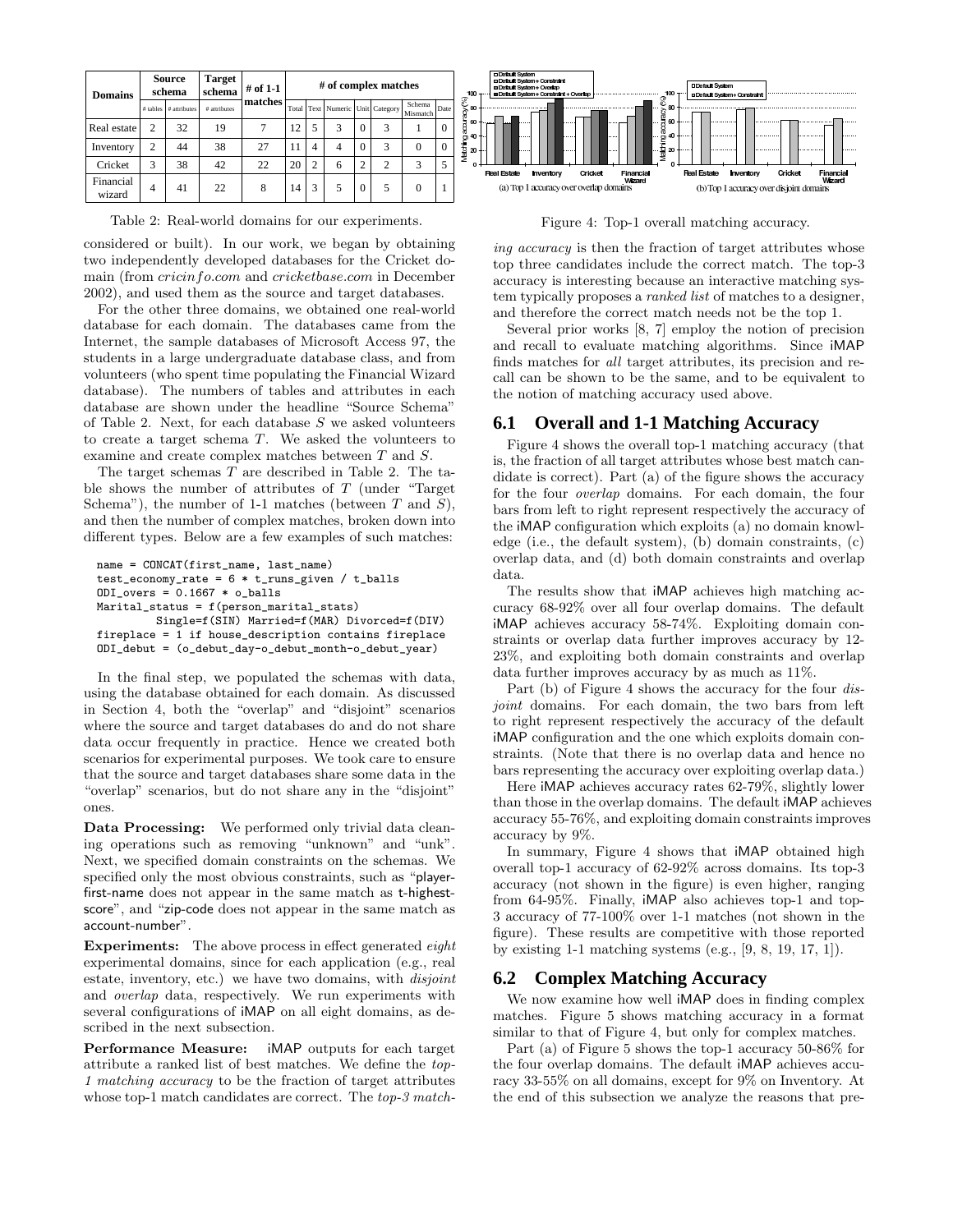

Figure 5: Top-1 (top row) and top-3 (bottom row) matching accuracy for complex matches.



Figure 6: Top-1 (top row) and top-3 matching (bottom row) accuracy for partial complex matches.

vent iMAP from correctly identifying the remaining complex matches, in general and also in the Inventory domain.

As expected, exploiting domain constraints further improves accuracy up to 17%. Exploiting overlap data improve accuracy over the default iMAP by up to 46%, and exploiting both domain constraints and overlap data improves accuracy by 10-64%.

In the four "disjoint" domains (Figure 5.b), the top-1 accuracy is lower, ranging 27-58%. The main reason for lower accuracy is that there is no overlap data to rely on. Hence accuracy for text matches slightly decreases and most numeric matches cannot be predicted. However, accuracy for categorical and schema mismatch matches remains high.

Figure 5.c-d shows that the top-3 accuracy over both overlap and disjoint domains are 43-92%, improving up to 42% over the top-1 accuracy of Figure 5.a-b. Thus, a significant number of correct complex matches are in the top three matches (per target attribute) produced by iMAP.

To examine exploiting past matches, we asked students in a database class to create database schemas in the same domain as Financial Wizard databases, then asked them to create 15 complex matches between the schemas. Next, we applied iMAP to exploit these 15 matches, as explained in Section 4. iMAP was able to find complex numeric matches and improve the top-1 matching accuracy on the disjoint

Financial Wizard domain by 28%.

Discussion: There are several reasons that prevent the current iMAP system from identifying all complex matches. First, in many cases iMAP could not find "smaller components" of a complex match. In our example, when the  $correct \text{ match } is \text{ agent-address} = concat(\text{apt-number}, \text{ street-}$ name,city,state), iMAP may return only the complex mapping concat(street-name,city,state). This is because the current learning and statistical techniques employed by iMAP are not sophisticated enough to detect such subtle difference of just a single number (apt-number). We believe adding format learning techniques may help in many such cases.

Second, the reverse problem also holds: in many cases iMAP added "small noise components" to a complex match. For example, in the Inventory domain, iMAP added agent-id (a single digit number) to many complex matches related to agents, thus reducing accuracy significantly. As we have shown earlier, this problem can be addressed by more aggressive match cleaning and enforcing of domain constraints. This underscores the importance of automatically learning domain constraints for complex matching.

Third, if the databases are disjoint, it was very difficult to discover meaningful numeric relationships. This is a fundamental problem that underlies any system that finds complex matches. Here, we have proposed a preliminary solution of exploiting past numeric matches and showed its promise. We believe more work is needed on this topic in particular, and on the issue of constructing and re-using domain knowledge in general.

Finally, many complex matches are not in the top one, but somewhere in the top three (and more general, in the top ten) of the matches predicted by iMAP. Given the fact that finding a complex match requires gluing together so many different components, perhaps this is inevitable and inherent to any complex matching solution. This underscores the importance of generating explanations and building effective mapping design environment, so that humans can examine the top ranked matches to create mappings.

Finding Partial Complex Matches: So far we have considered only cases where iMAP produces the exact complex matches, that is, finding the exact attributes, expression, and relationship. We note, however, that even when iMAP finds only partial complex matches, these matches would still be useful, because the user can elaborate on them to find the exact matches.

Hence, we examine how well iMAP finds these partial complex matches. The first type of such partial matches finds only the right attributes. Figure 6 shows the accuracy for this type. The top-1 accuracy is 73-86% over overlap domains and 36-75% over disjoint domains. The top-3 accuracy is high, ranging from 82 to 100% over overlap domains and 70-83% over disjoint domains. These results suggest that in a significant number of cases iMAP finds the correct set of attributes in a complex match.

Finding Value Correspondences: Even when iMAP does not find the correct match, in many cases it would still be easy for user to examine the ranked list of candidate matches and find the correct expression. For example, in the Real Estate domain, iMAP generated the following top three matches for attribute num-rooms:

2 \* dining-rooms + bed-rooms + bath-rooms bath-rooms + bed-rooms + 2 \* dining-rooms bath-rooms + 2 \* living-rooms + bed-rooms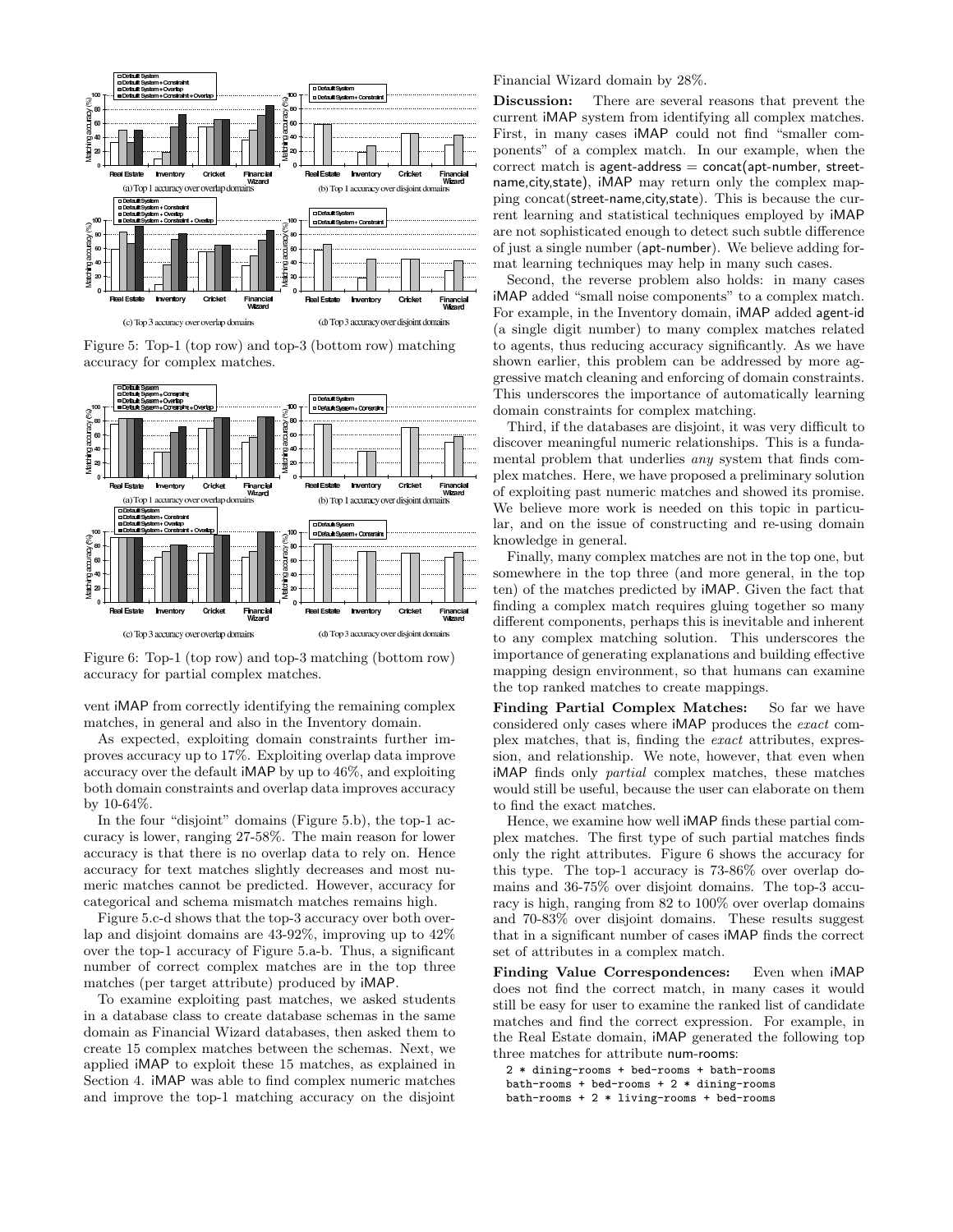

Figure 7: Performance sensitivity

For this attribute, the overlap numeric matcher converged before generating the correct complex match having all four terms. Nevertheless, a user can easily elaborate on the above top three incorrect matches to arrive at the correct expression.

Finding the correct expression is useful because such expressions, known as value correspondences, can be fed directly into a schema refinement tool such as Clio [29], to produce the final correct mapping. Hence, we are interested in knowing how well iMAP does in finding value correspondences. We asked several volunteers to examine the top three of iMAP's results, on all eight domains, and count the cases where it would be fairly obvious from the top three matches that what the correct value correspondences should be. iMAP found 75-93% of correct value correspondences over the overlap domains and 57-75% over the disjoint domains. The results, while somewhat subjective, due to the judgment of the volunteers, do suggest that iMAP can find value correspondences in a large number of cases.

Performance Sensitivity: Figure 7.a-b shows the variation of the top-1 and top-3 matching accuracy as a function of the number of data tuples available from each source, for the "disjoint" Real Estate and "overlap" Inventory domains, respectively. The results show that on these domains the performance of iMAP stabilizes fairly quickly and almost levels off after 100 data tuples. Experiments with other domains show the same phenomenon. iMAP thus appears to be robust, and can work well with relatively little data. One of the reasons this observation is important is that we can reduce the running time of iMAP if we run it on fewer examples.

Efficiency: Our unoptimized iMAP version took 5-20 minutes on the experimental domains. (iMAP spent most of the time searching for promising match candidates.) We found that by applying a variety of techniques, including preliminary preprocessing to break the schemas into independent chunks on each of which iMAP can work in isolation, we can significantly reduce iMAP's runtime. In the long term, scaling up matching systems to very large schemas is an important and interesting topic that we are planning to pursue.

#### **6.3 Explaining Match Predictions**

We now provide anecdotal evidence that iMAP can generate meaningful explanations that provide insight into the working of the system and that are actionable to the user.

We examined the matches produced by iMAP in various experimental domains, and asked for explanations in many cases of incorrect or suspicious matches. Figures 8 and 9 show the explanations in two such cases, slightly edited for space reasons.

Figure 8 shows the explanation for question "why pname  $=$  last-name ranks higher than concat(first-name,last-name)"

| USER: Why pname $=$ last-name ranks higher than concat (first-name, last-name)?                                                                                                                                                                                   |
|-------------------------------------------------------------------------------------------------------------------------------------------------------------------------------------------------------------------------------------------------------------------|
| iMAP:<br>(1) Searcher Level:<br>text searcher generated last-name<br>text searcher generated concat(first-name,last-name)<br>text searcher ranked concat(first-name, last-name) higher by 0.102                                                                   |
| (2) Similarity Estimator Level:<br>Name-based evaluator ranked last-name higher by 0.0419<br>Naive Bayes evaluator ranked concat(first-name,last-name) higher by 0.01<br>Final score for last-name: 0.434<br>Final score for concat(first-name, last-name): 0.420 |
| (3) Match Selector Level:<br>Match selector did not modify two candidates<br>(4) Greatest influence on top five candidates for pname: Name-based evaluator                                                                                                        |

Figure 8: Generated explanation for pname vs. concat(firstname,last-name).

| USER: Why num rooms = bath rooms + bed rooms + dining rooms + living rooms<br>does not appear?                                                                                                                                                                                                                                                                                |
|-------------------------------------------------------------------------------------------------------------------------------------------------------------------------------------------------------------------------------------------------------------------------------------------------------------------------------------------------------------------------------|
| iMAP:<br>(1) Overlap numeric matcher CAN generate<br>bath $\text{rooms} + \text{bed}$ rooms + dining rooms + living rooms for num rooms.                                                                                                                                                                                                                                      |
| (2) Overlap numeric matcher DID NOT generate it.                                                                                                                                                                                                                                                                                                                              |
| (3) A reason: the match has length of 4 terms.<br>overlap numeric searcher has considered only candidates of length up to 3 terms.                                                                                                                                                                                                                                            |
| (4) Characteristics of the search space for num rooms:<br>a. Number of considered numeric attributes: 7<br>b. Considered numeric attributes: building area lot dimension 1 lot dimension 2<br>bath rooms bed rooms dining rooms living rooms<br>c. Used successor functions: Addition Multiplication<br>d. Max. number of terms: 3<br>e. Max. number of elements in a term: 3 |

Figure 9: Generated explanation for numrooms.

in the Cricket domain. The figure shows that at the searcher level concat(first-name,last-name) was ranked higher than last-name. It also clearly shows that things went wrong at the similarity estimator level. Here, the Naive Bayes evaluator still ranked matches correctly, but the name-based evaluator flipped the ranking. This flipping was clearly responsible for the final ranking, since the explanation shows that the match selector did not modify the ranking that came from the similarity estimator.

The last line of the explanation also confirmed the above conclusion, since it states that the name-based evaluator has the greatest influence on the top five match candidates for pname. The influence of an evaluator is computed by (a) simulating the matching process on the dependency graph without that evaluator, and (b) compute the difference between the new ranking of candidate matches and the original ranking. The difference in ranking is currently computed as  $\sum_i |n_i - o_i|$ , where  $n_i$  and  $o_i$  are the positions of match candidate  $i$  in the new ranking and old ranking, respectively.

Thus, the main reason for the incorrect ranking for pname appears to be that the name-based evaluator has too much influence. This explanation would allow the user to fine tune the system, possibly by reducing the weight of the namebased evaluator (in the score combination step)

In the second example in Figure 9, when asked why a particular match for num-rooms (in the Real Estate domain) does not appear in the output, iMAP did not find that match on the dependency graph, so it asked the searchers. The overlap numeric searcher explained that it could, but did not generate the match because the match has length four and the searcher converged before generating candidates of that length.

The above explanation suggests that the convergence criterion of the overlap numeric searcher was set too loosely. This provides grounds for the future actions of the user.